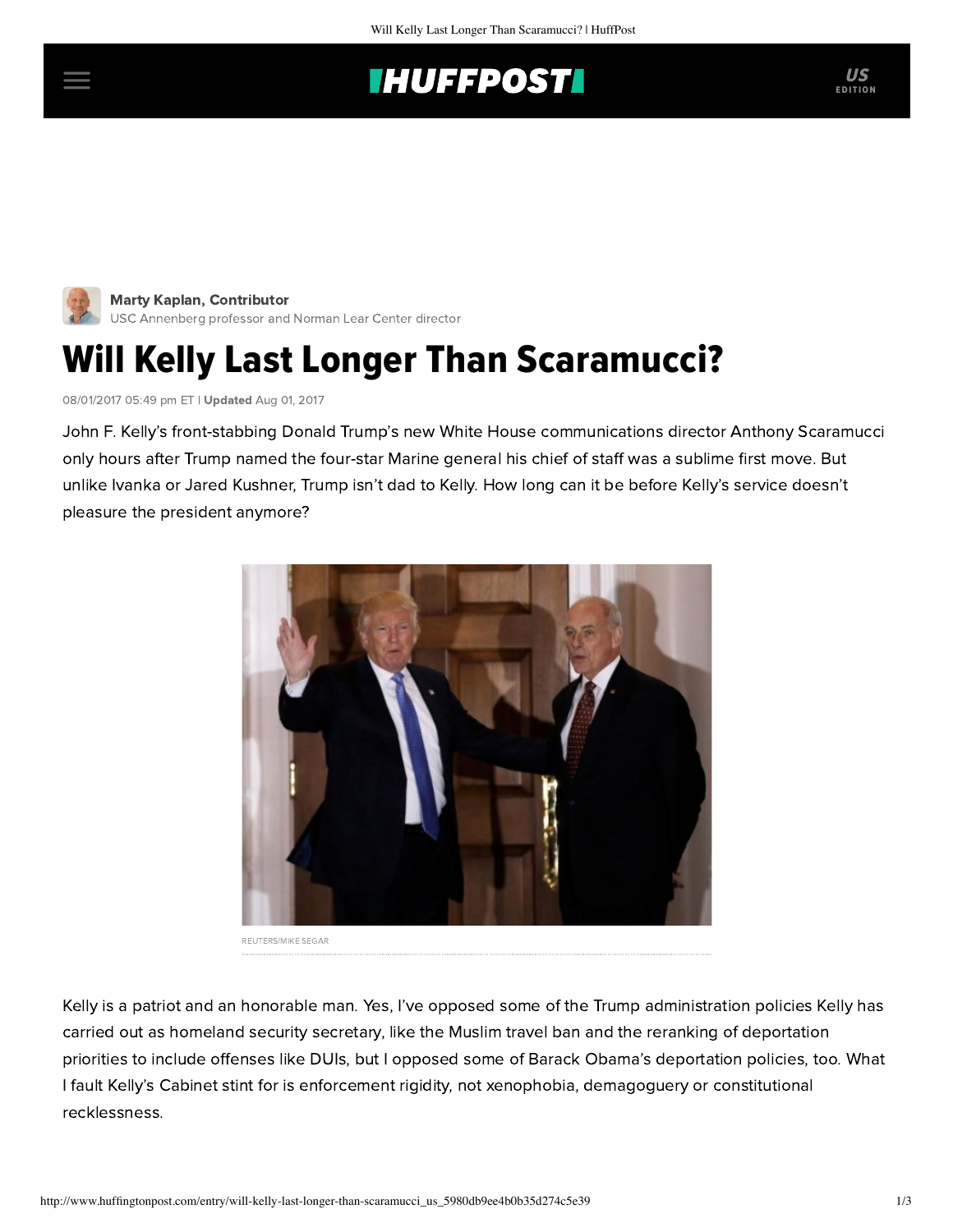## Will Kelly Last Longer Than Scaramucci? | HuffPost

But President Donald Trump is a poster boy for those failings, a hothead who fouls his office, flouts the law and endangers our nation. Duty may have motivated Kelly to say yes to Trump's West Wing summons, but he's about to find that deceit, disarray and derangement are daily specials at the White House mess.

Kelly's patriotism inevitably will come into conflict with Trump's narcissism. His loyalty to country will be tested by the fools he'll have to suffer, the lies he'll have to defend and the monarch he'll soon discover is mad. Not angry mad, though Trump is that, too, but mad mad, King George mad, "Diagnostic and Statistical Manual of Mental Disorders" mad.

I have to believe that Kelly has a tipping point, and that resignation on principle is an option he'd consider. By principle, I don't mean what forced Sean Spicer and Reince Priebus off the island: losing a cockfight to Scaramucci. I mean what Trump's national security adviser, Army Lt. Gen. H.R. McMaster, wrote about in "Dereliction of Duty": the crime of enabling a president to con the country. That book is about the complicity in high places that mired us in war in Vietnam, but it's equally relevant to our current quagmire. It may be too much to dream that one fine day, McMaster and Kelly, disgusted by their boss, will walk, but it just may take something that big to awaken some more grown-ups in Trump's party to their responsibility.

"We could use more loyalty, I'll tell you that," Trump told the Boy Scout Jamboree on July 24, in between inviting the Scouts to boo Barack Obama, boo Hillary Clinton and imagine the sexual opportunities a multimillionaire's yacht could provide. You might think Attorney General Jeff Sessions — the first sitting U.S. senator to endorse him — could be called a Trump loyalist, but when Sessions refused Trump's demand to fire Robert Mueller, the special counsel investigating him, Trump redefined the L word. "He was a senator," Trump told The Wall Street Journal last week. "He looks at 40,000 people [at campaign rallies] and he probably says, 'What do I have to lose?' And he endorsed me. … So it's not like a great loyal thing about the endorsement."

When Trump says "loyalty," he means what he demanded from FBI Director James Comey: not a pledge of allegiance to the rule of law, but an oath of *omerta* to the Don. When Comey broke that oath — he refused to kill the FBI's probe of former national security adviser Michael Flynn's ties to Russia — Trump fired Comey. Kelly has to know it's only a matter of time until Trump tests him thuggishly, too.

When that happens, another former military man, Sen. John McCain, might inspire Kelly's next move. I hope Kelly doesn't mirror the McCain, who endorsed Trump in the Arizona primary to save his own political skin, even after Trump said McCain was "not a war hero. … He was a war hero because he was captured. I like people who weren't captured." (Trump didn't add that McCain — putting loyalty to his fellow POWs ahead of